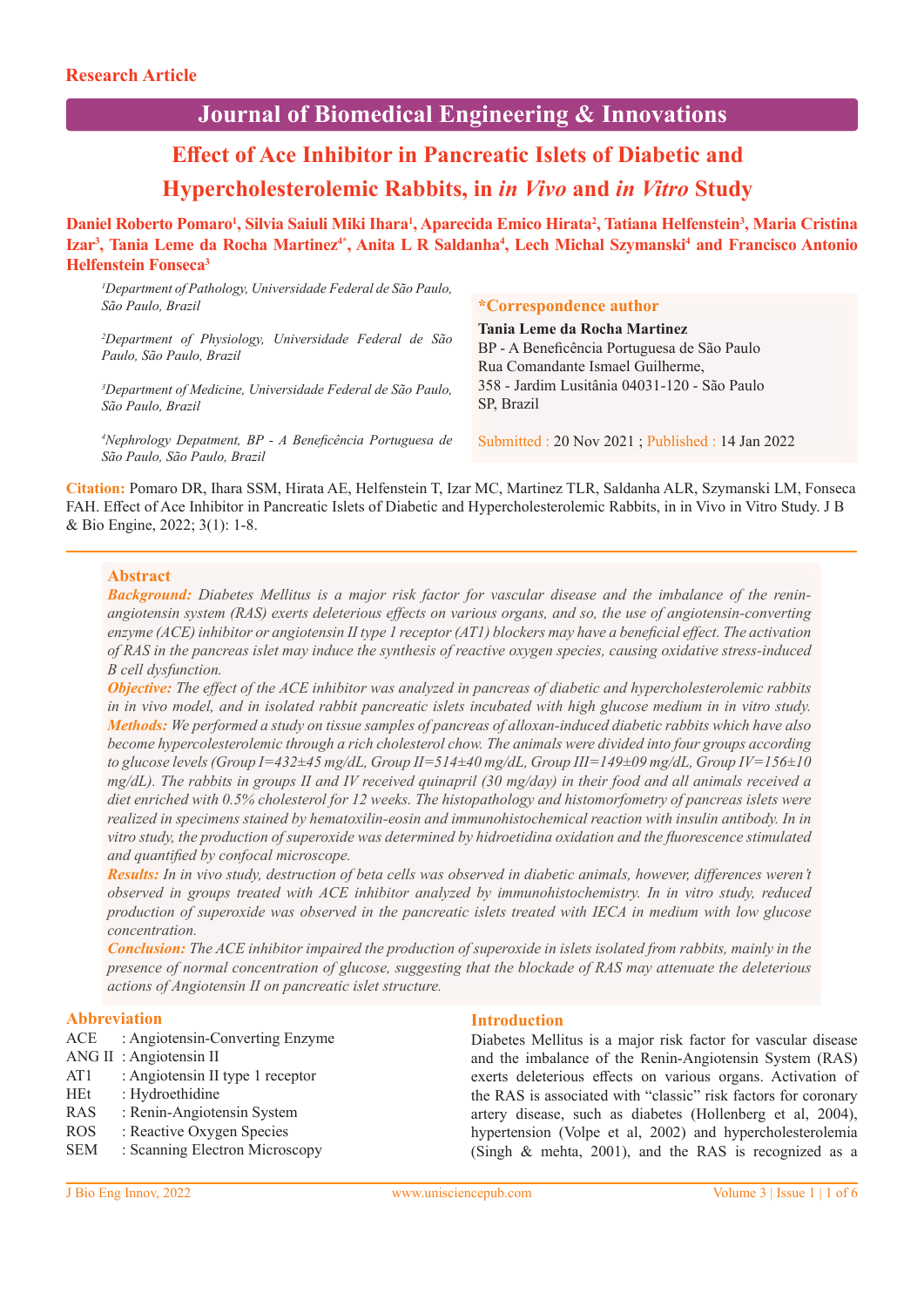complex system capable of accelerating the development of atherosclerosis. Significant reduction in cardiovascular risk in diabetic individuals treated with an angiotensin-converting enzyme (ACE) inhibitor has been observed, and this reduction is independent of blood pressure (Yusuf et al, 2000). Thus, studies with ACE inhibitors demonstrate that the use of this drug is efficient, not only in normalizing blood pressure but, mainly, in controlling cardiovascular risks. Protection by ACE inhibitors use in atherosclerosis has been experimentally observed even without changes in blood pressure (Hoshida et al, 1997).

The RAS plays an important role in the endocrine pancreas, and recent studies suggest that its blockade can prevent new cases of diabetes by greater anatomical and functional preservation of the islets of Langerhans (Tyrberg et al, 2001; Aizman et al, 2010). Chronic exposure to angiotensin II (Ang II) increases oxidative stress (De Ciuceis et al, 2005; Piro et al, 2002) activates fibrogenesis (Kim et al, 2008), and promotes apoptosis (Aizman et al, 2010), which would imply the progressive loss of β-cell function, mainly seen in type 2 diabetes. Several factors seem to influence β-cell loss, including functional overload as a result of chronic hyperglycemia, presence of free fatty acids and oxidative stress (Piro et al, 2002). Although Ang II is known for its significant effects on cell proliferation and apoptosis, the contribution of RAS to the dynamic regulation of islet structure and function has not been well elucidated.

Several experimental studies with hypercholesterolemic rabbits have shown that the use of ACE inhibitors decreases the development of atherosclerotic lesions (Hoshida et al, 1997; Pomaro et al, 2005; Fonseca et al, 2003; Pomaro et al, 2006), being that the proposed mechanism for the benefit of ACE inhibitors in experimental atherosclerosis would be the action on cytokines that mediate the inflammatory response (Misiakos et al, 2001).

Alloxan-treated rabbits are used to study diabetes related disorders and the effects of hyperglycemia on the development of atherosclerosis. Alloxan administration in these animals leads to a deficit in insulin production similar to type 1 diabetes mellitus developed in humans (Miller et al, 1984) Morphological studies show that in the induction of diabetes by alloxan, the β cells of the pancreas are destroyed which results, after a period of about five days, in severe and persistent reduction in serum insulin, reduction in the number of β cells and weight loss body. In β cells, alloxan damages DNA, mitochondria, lysosomes and plasma membrane and leads to an imbalance in  $Ca<sup>2+</sup>$  metabolism, but the reason for selective toxicity of alloxan to pancreatic β cells remains unknown (Tyrberg et al, 2001). In an experimental study, (Tikellis et al, 2004) demonstrated that RAS is upregulated in pancreatic islets of ZDF rats (Zucker Diabetic Fatty) and is associated with disruption of islet architecture, fibrosis, and apoptosis. This is consistent with observations of the RAS in other tissues, in which locally released Ang II plays an important role in regulating both organ structure and function. In the experimental model used, the RAS blockage significantly attenuated islet damage and

increased β-cell mass, possibly due to a reduction in oxidative stress, decrease in apoptosis and attenuation of fibrosis. Chu et al, (2006) confirmed a greater activation of the RAS in db/ db mice, and correlated this activation with insulin secretion, showing that the increase in Ang II occurred concomitantly with the lower insulin expression in an inversely proportional way. Interestingly, pretreatment of these animals with an Ang II type I receptor blocker was associated with a better functional response of pancreatic β cells to hyperglycemic stimulation. Thus, ACE inhibitors as described above have demonstrated multifunctional benefits far beyond their hemodynamic properties, especially on oxidative stress and on the inflammatory mechanism.

## **Objective**

The activation of RAS in the pancreas islet may induce the synthesis of reactive oxygen species, causing oxidative stressinduced B cell dysfunction. The effect of the ACE inhibitor was analyzed in pancreas of hypercholesterolemic and alloxan-treated rabbits and in the isolated rabbit pancreatic islets incubated with high glucose medium.

## **Methods**

### **Animals and experimental design**

The protocol was approved by the Ethics in Research Committee of the Federal University of São Paulo. We performed a retrospective study on tissue samples of pancreas of alloxan-induced diabetic rabbits which have also become hypercholesterolemic through a rich cholesterol fed. Diabetes was induced in New Zealand white male rabbits, by a single dose of alloxan monohydrate (100mg i.v., Sigma) and the blood glucose level was determined after one week. The animals were allocated into four groups according to the glucose levels and treatment:  $I(n=10)$  and  $II(n=8)$  had glucose levels  $\geq$ 250 mg/dL whereas III (n=12) and IV (n=12) had glucose level lower than 250 mg/dL. The animal in the groups II and IV were treated with an ACEI, quinapril (Accupril® Pfizer) (30mg/d) added to 100 g of chow. All animals were fed a 0.5% cholesterol-rich diet for 12 weeks and at the end of the experiment, the glucose levels were checked again to confirm formation of groups. Daily consumption was individually and carefully monitored throughout the study. After 12 weeks the animals were sacrificed with an overdose of xylazine (Rumpun, Bayer) and ketamine (Ketalar, Parke-Davis), and fragments of pancreas were collected for histopathological examinations. it was analyzed the histopathologic and the histomorphometric changes in samples of pancreas and an in vitro assay using isolated islets from rabbits was performed to evaluate the oxidative stress

**Histology:** Histological fragments of pancreas were analyzed on HE-stained slides, considering the following parameters: destruction of beta cells in pancreatic islets, presence of vacuolization in the pancreatic parenchyma and the ratio of number of nuclei per islet area. The islet area was measured from images captured with the aid of a Sony CCD-IR15 video camera (Sony, Japan), using a publicly available morphometric software (Image Tool for Windows vs. 3.0) from the Science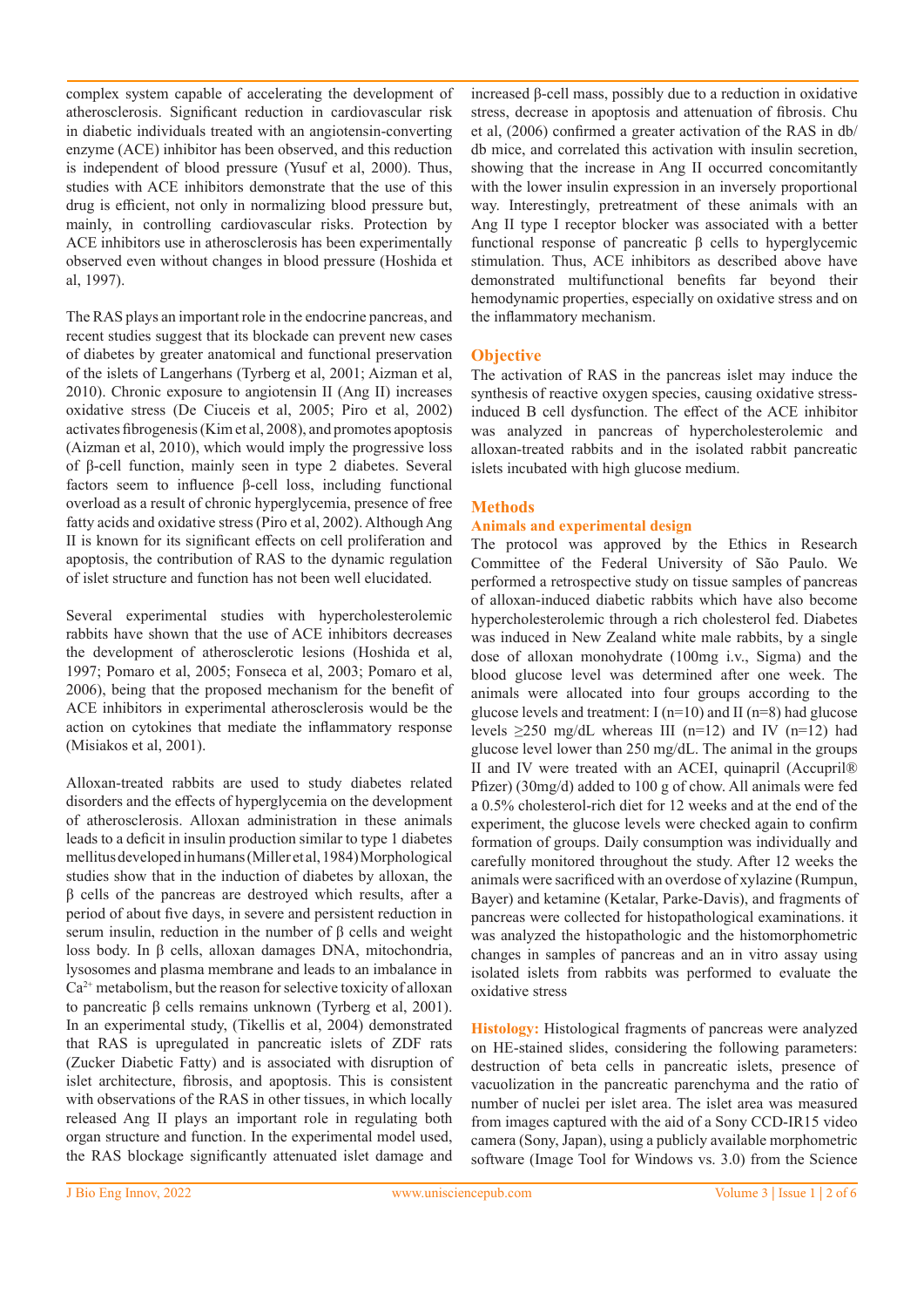#### Center website of Health at the University of Texas.

**Immunohistochemistry:** Immunohistochemical analysis was performed on the histological sections of the pancreas using the anti-insulin antibody (1:200 Santa Cruz, USA). The immunohistochemical assay used was the indirect immunoenzymatic method in three stages, using the avidinbiotin-peroxidase strep to complex (LSAB – DAKO corp. USA). Development was performed with substrate  $H_2O_2$  + chromogen 3.3 diaminobenzidine (DAB) (Sigma, Germany).

**Histomorphometric analysis of the pancreas:** 10 images were captured at 200x magnification (of each slide/animal) containing a marked islet in the pancreatic tissue submitted to immunohistochemical assay with anti-insulin antibody with a video- Sony CCD-IR15 camera (Sony, Japan) connected to an Olympus BX-40 microscope. Images were digitized, transmitted to a microcomputer and treated using the Corel Photopaint X4 program, Corel Corp. USA.

The photomicrographs of the islets (Figure 1A and 1B) were treated to evidence, through the creation of "masks", and it was possible to determine the area of each islet in addition to the area stained by the anti-insulin antibody (Figure 1C and 1D) using a software of publicly available morphometry (Image Tool for Windows vs. 3.0) from the University of Texas Health Science Center website to measure areas  $(\mu m^2)$ .



**Figure 1:** Pancreatic islets labeled with anti-insulin antibody. Image treatment for quantification by histomorphometry. (400x).

#### **Evaluation of superoxide production in isolated rabbits pancreatic islets**

The production of intracellular superoxide was determined by the oxidation of hydroethidine (HEt) (Molecular Probes, Eugene, USA). Rabbit pancreatic islets were collected in a petri dish with the aid of a magnifying glass after digestion with collagenase (Sigma-Aldrich, St Louis USA) and transferred to 24-well culture dishes.

The islets were then incubated for 60 minutes at 37°C in Krebs-Henseleit/KH Buffer in the presence of 22.2 mM glucose (Group I), 22.2 mM glucose and 1 mM ACE inhibitor (quinapril) (Group II), 5.5 mM glucose (Group III) and 5.5 mM glucose and 1 mM ACE inhibitor (Group IV).

Then,  $100 \mu M$  of HEt was added to each well and the islets were incubated for another 20 minutes at room temperature. The incubation medium containing HEt was removed and the islets were washed with Krebs-Henseleit medium. Islets were visualized under a confocal microscope (Carl-Zeiss, Morris Plains, NJ, USA) and the fluorescent product of oxidation was excited to 547 nM and 3  $\mu$ m confocal laser scanning slices were analyzed.

Statistical analysis:Data are expressed as mean±SEM. Statistical analysis was performed using the 1-way ANOVA test followed by the Newman-Keuls test if differences were observed. When necessary, the non-parametric Kruskal-Wallis test was performed. The unpaired t test (parametric data) was used to compare two independent groups. Categorical data were compared by the  $\chi^2$  test. Statistical significance was accepted with a p value <0.05. All analyzes were performed using GraphPad Prism 4.0 software (GraphPad Software, San Diego, CA, USA).

#### **Results**

Histopathological changes in the pancreatic islets of rabbits that received treatment with alloxan were observed, with destruction of beta cells in the pancreatic islets in the diabetic groups. Vacuolization was observed in the pancreatic parenchyma of diabetic animals, resulting from the present hyperglycemia (70% and 62.5% of animals in groups I and II, respectively) (Table 1). The number of nuclei per islet area did not show significant difference, due to the smaller islet size in diabetic animals.

| Group             | $\mathbf n$ | Islet alteration<br>$(\%)^*$ | Vacuolization<br>$(\%)^*$ | Nucleous/<br>$100 \mu m^2$ |
|-------------------|-------------|------------------------------|---------------------------|----------------------------|
|                   | 10          | $9(90\%)$                    | 7(70%)                    | $0,46 \pm 0,08$            |
| П                 | 8           | $5(62,5\%)$                  | 5(62%)                    | $0,42 \pm 0,04$            |
| III               | 11          | $0(0\%)$                     | $0(0\%)$                  | $0,60 \pm 0,05$            |
| IV<br>$T$ $T$ $T$ | 11          | $1(9,1\%)$                   | $1(9,1\%)$                | $0,61 \pm 0,07$            |

Values expressed as mean ± standard error.

\*p<0.0001; Fisher's exact test.

**Table 1:** Histological alterations in pancreas of diabetic and hypercholesterolemic rabbits treated or not with angiotensinconverting enzyme inhibitor.

Destruction of insulin-producing cells were observed, whose pancreatic islets showed lesser staining with anti-insulin antibody in the immunohistochemical reaction in the diabetic groups (Figure 2). Treatment with ACE inhibitors showed no significant change in relation to the untreated group, both in diabetics and non-diabetics (Table 2).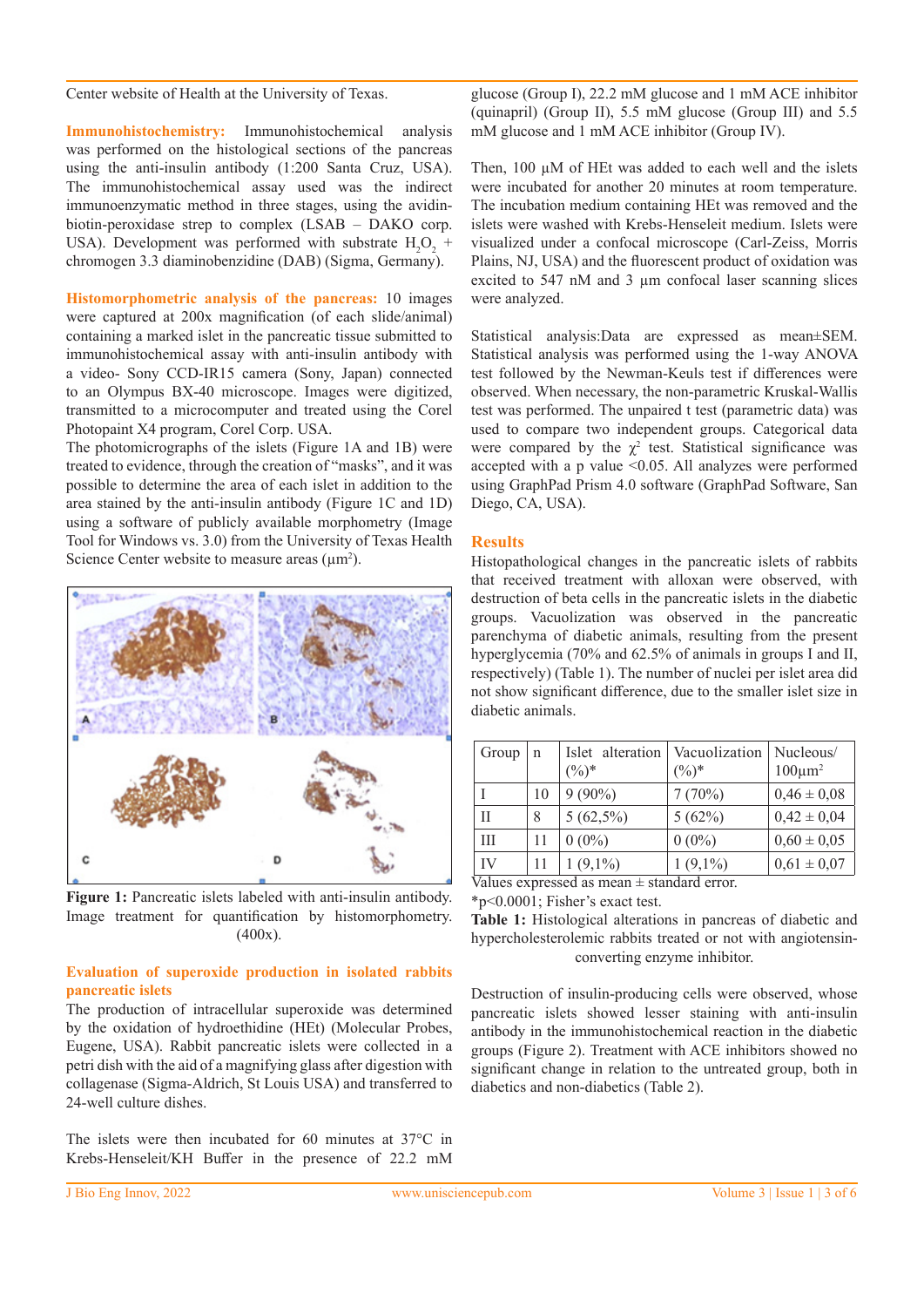

**Figure 2:** Photomicrograph of rabbit pancreas; Anti-insulin Ac immunohistochemistry (400X). Groups I and II < III and IV  $(p<0.05)$ 

| Group | n  | Islet<br>área<br>$\text{(um}^2)^*$ | Positive area   Positivity $\%^*$<br>$(\mu m^2)$ |                  |
|-------|----|------------------------------------|--------------------------------------------------|------------------|
|       | 10 | 9973±777*                          | 2317±775                                         | 21,44±5,54*      |
| Н     | 8  | 9194±883*                          | 2052±589                                         | $22,74\pm5,31*$  |
| Ш     | 11 | 13150±935                          | 3900±697                                         | $30,27 \pm 4,67$ |
| IV    | 11 | 15200±1726                         | $4826 \pm 767$                                   | $37,35 \pm 3,60$ |

\*p<0,05 I e II < III e IV - ANOVA and Newman Keuls Test **Table 2:** Immunohistochemical staining with anti-insulin antibody in pancreatic islets of hypercholesterolemic and hyperglycemic rabbits treated or not with angiotensinconverting enzyme inhibitor.

*In vitro* **oxidative stress test in pancreatic islets:** Oxidative stress was measured in an in vitro test with isolated rabbit pancreatic islets and subjected to different concentrations of glucose (22.2 mM - Group I and II and 5.5 mM Group III and IV) under treatment or not of the inhibitor of ACE (Groups II and IV treated with 1 mM of ACEi), mimicking the groups of animals and 57, thus evaluating the in situ production of superoxide anions by the fluorescent dye HEt in a confocal microscope (Figure 3). In this in vitro study, we observed less oxidative stress in isolated pancreatic islets treated with ACE inhibitors (Table 3).

| Group |         | Mean (Pixel) Standard deviation |
|-------|---------|---------------------------------|
|       | 21,50   | 11,23                           |
| H     | 13,56   | 7,78                            |
| Ш     | 16,50   | 8,70                            |
| ΓV    | $1,30*$ | 1,30                            |

 $*$  p<0,05 – IV < I e III, ANOVA and Newman Keuls Test. **Table 3:** In situ production of superoxide anions in isolated rabbit pancreatic islets evidenced by the fluorescent dye hydroethidine.



**Figure 3:** Confocal image of pancreatic islets marked by the conversion of hydroethidine to ethidium. (A) rabbit pancreatic islet incubated in medium with 5.5 mM glucose without treatment. (B) rabbit pancreatic islet incubated in medium with 5.5 mM glucose treated with 1 mM angiotensin-converting enzyme inhibitor.

#### **Discussion**

In *in vivo* study, destruction of beta cells in diabetic animals was observed, however, differences weren't observed in groups treated with ACE Inhibitors analyzed by immunohistochemistry. In the study with isolated rabbit pancreatic islets, we observed that the production of ROS by incubated islets determined by the HEt assay was significantly lower in islets treated with ACE inhibitors and incubated with 5.5 mM glucose, and this protection against oxidative stress was not observed in islets treated with ACE inhibitors and incubated with 22.2 mM glucose.

Similar to what it was observed in the many organs, the increase in glucose concentration abolished the benefits of using ACE inhibitors. These data suggest that one of the mechanisms by which diabetes could abolish the benefits of the use of ACE inhibitors would be via oxidative stress. In the pancreas, the protection exerted by RAS inhibitors on beta cell function is quite complex. Postulated mechanisms include increased potassium levels with improved insulin secretion by beta cells (Ferrannini et al, 1994), increased blood flow and perfusion of pancreatic islets, and anti-fibrotic and anti-apoptotic effect in islets (Tikellis et al, 2004). In addition, RAS inhibitors prevent beta-cell glucotoxicity (Lupi et al, 2006), primarily by reducing oxidative stress. These effects could slow or reverse the decline in beta cell function in predisposed individuals. Furthermore, the pancreatic hypersecretion of Ang II impairs the insulin signaling pathway in several cells, whereas RAS inhibitors could improve them (Henriksen et al, 1999).

In type 2 diabetes, alterations in post-insulin receptor signaling have been demonstrated (Lupi et al, 2006), such as abnormalities in phosphatidyl inositol-3 kinase and protein kinase B (Carvalho et al, 2016), and the suppression in the action of these enzymes can be accentuated 65 by Ang II and, therefore, inhibition of RAS by ACE inhibitors may have a favorable effect on insulin action.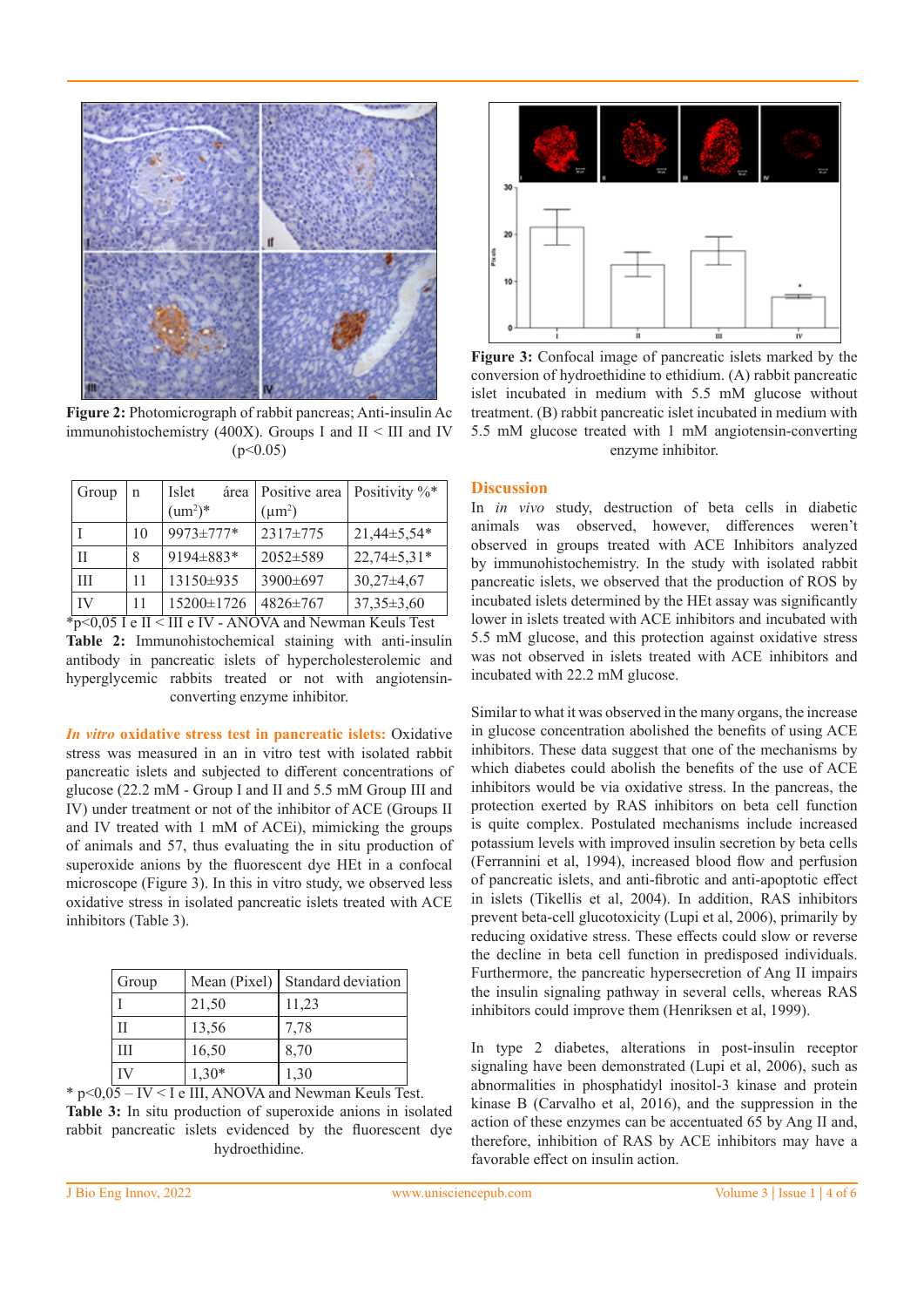In recent years, an intrinsic RAS has been described in the pancreas of several species (Leung et al, 2004), with expression of angiotensin in the pancreatic islets, demonstrating a reduction in oxidative stress by the administration of ACE inhibitors, protecting the pancreatic islets from glucotoxicity generated by the presence of high glucose concentration. Lupi et al, (2019) observed that RAS molecules, such as ACE, AT1 and Ang II receptors, have increased expression when isolated pancreatic islets are cultivated in high glucose concentration, showing a reduction in insulin secretion and an increase in oxidative stress, as an increase in the concentration of nitrotyrosine and in the expression of protein kinase Cβ and NADPH oxidase. The presence of ACE inhibitors, such as zofenoprilat and enalaprilat, inhibited several of the deleterious effects of exposing pancreatic islets to high glucose concentration by reducing oxidative stress. In conditions that lead to beta cell damage, such as elevated blood glucose levels for prolonged periods or even prolonged exposure of beta cells to pro-inflammatory cytokines, which are common stimuli in diabetes, upregulated production and activity of NADPH oxidase can result in an excessive production of ROS in pancreatic beta-cells (De Ciuceis et al, 2005; Piro et al, 2002) In fact, Morgan et al. demonstrated that in isolated rat islets incubated in Krebs medium with high concentration of glucose and palmitic acid, the production of ROS via NAD (P) H oxidase is exacerbated.

In our model, the histological changes in the pancreatic islets of rabbits resulted from treatment with alloxan, with a tendency towards better protection of the pancreatic islets by marking with insulin in the group of non-diabetic rabbits treated with ACE inhibitors. In a study with diabetic rats, Tikellis et al. demonstrated a protective effect by using RAS blockers, both ACE inhibitors and AT1 receptor blockers, decreasing fibrosis in pancreatic islets (Tikellis et al, 2004) In a model of type 2 diabetes with rats, characterized by obesity and insulin resistance, olmesartan and temocapril attenuated the morphological changes in the pancreatic tissue.

Although we have observed in isolated pancreatic islets treated with ACE inhibitors, lower marking for oxidative stress, we were unable to demonstrate, through histological and immunohistochemical evaluation for insulin, protection in the pancreas of animals treated with ACE inhibitors. We only observed islet destruction by alloxan treatment, as ACE inhibitors were administered when the islet beta cells had already been destroyed by alloxan. Protective effect of ACE inhibitors may be better evidenced in models of type 2 diabetes, acting to prevent long-term deterioration of the pancreatic islet, delaying the onset of diabetes. Blocking the RAS can contribute to the development of new therapeutic strategies in the prevention and treatment of patients with diabetes.

## **Conclusion**

The ACE inhibitor impaired the production of superoxide in islets isolated from rabbits, mainly in the presence of normal concentration of glucose, suggesting that the blockade of RAS may attenuate the deleterious actions of Ang II on pancreatic islet structure.

## **Acknowledgement**

Financial support by CAPES and CNPQ, Research Funding Agencies in Brazil.

## **Conflict of interest**

None.

#### **References**

- 1. Hollenberg N.K., Stevanovic R., Agarwal A., Lansang M.C., Price D.A., Laffel L.M., Williams G.H., Fisher N.D. (2004). Plasma aldosterone concentration in the patient with diabetes mellitus. *Kidney Int, 65*(4),1435-1439. DOI: 10.1111/j.1523-1755.2004.00524.x
- 2. Volpe M., Savoia C., De Paolis P., Ostrowska B., Tarasi D., Rubattu S (2002). The renin-angiotensin system as a risk factor and therapeutic target for cardiovascular and renal disease. *J Am Soc Nephrol,13* (3), S173-178. DOI: 10.1097/01.asn.0000032549.36050.78
- 3. Singh B.K., Mehta J.L. (2001). Interactions between the renin-angiotensin system and dyslipidemia: relevance in atherogenesis and therapy of coronary heart disease. *Indian Heart J, 53*(4), 511-518. https://pubmed.ncbi.nlm. nih.gov/11759948/
- 4. Heart Outcomes Prevention Evaluation Study Investigators, Yusuf S., Sleight P., Pogue J., Bosch J., Davies R., Dagenais G. (2000). Effects of an angiotensinconverting-enzyme inhibitor, ramipril, on cardiovascular events in high-risk patients. *N Engl J Med, 342*(3),145- 153. DOI: 10.1056/NEJM200001203420301
- 5. Hoshida S, Nishida M, Yamashita N, Igarashi J, Aoki K, Hori M, Kuzuya T, Tada M. (1997). Vascular angiotensinconverting enzyme activity in cholesterol-fed rabbits: effects of enalapril. *Atherosclerosis, 130*(1-2), 53-59. DOI: 10.1016/s0021-9150(96)06045-5
- 6. Tyrberg B., Andersson A., Borg L.A. (2001). Species differences in susceptibility of transplanted and cultured pancreatic islets to the beta-cell toxin alloxan. *Gen Comp Endocrinol,122*(3), 238-251. DOI: 10.1006/gcen.2001.7638
- 7. Aizman E., Mor A., George J., Kloog Y. (2010). Ras inhibition attenuates pancreatic cell death and experimental type 1 diabetes: possible role of regulatory T cells. *Eur J Pharmacol, 643*(1), 139-144. DOI: 10.1016/j.ejphar.2010.06.029
- 8. De Ciuceis C., Amiri F., Brassard P., Endemann D.H., Touyz R.M., Schiffrin E.L. (2005). Reduced vascular remodeling, endothelial dysfunction, and oxidative stress in resistance arteries of angiotensin II-infused macrophage colony-stimulating factor-deficient mice: evidence for a role in inflammation in angiotensin-induced vascular injury. *Arterioscler Thromb Vasc Biol, 25*(10), 2106-2113. DOI: 10.1161/01.ATV.0000181743.28028.57
- 9. Piro S., Anello M., Di Pietro C., Lizzio M.N., Patanè G., Rabuazzo A.M., Vigneri R., Purrello M., Purrello F. (2002) Chronic exposure to free fatty acids or high glucose induces apoptosis in rat pancreatic islets: possible